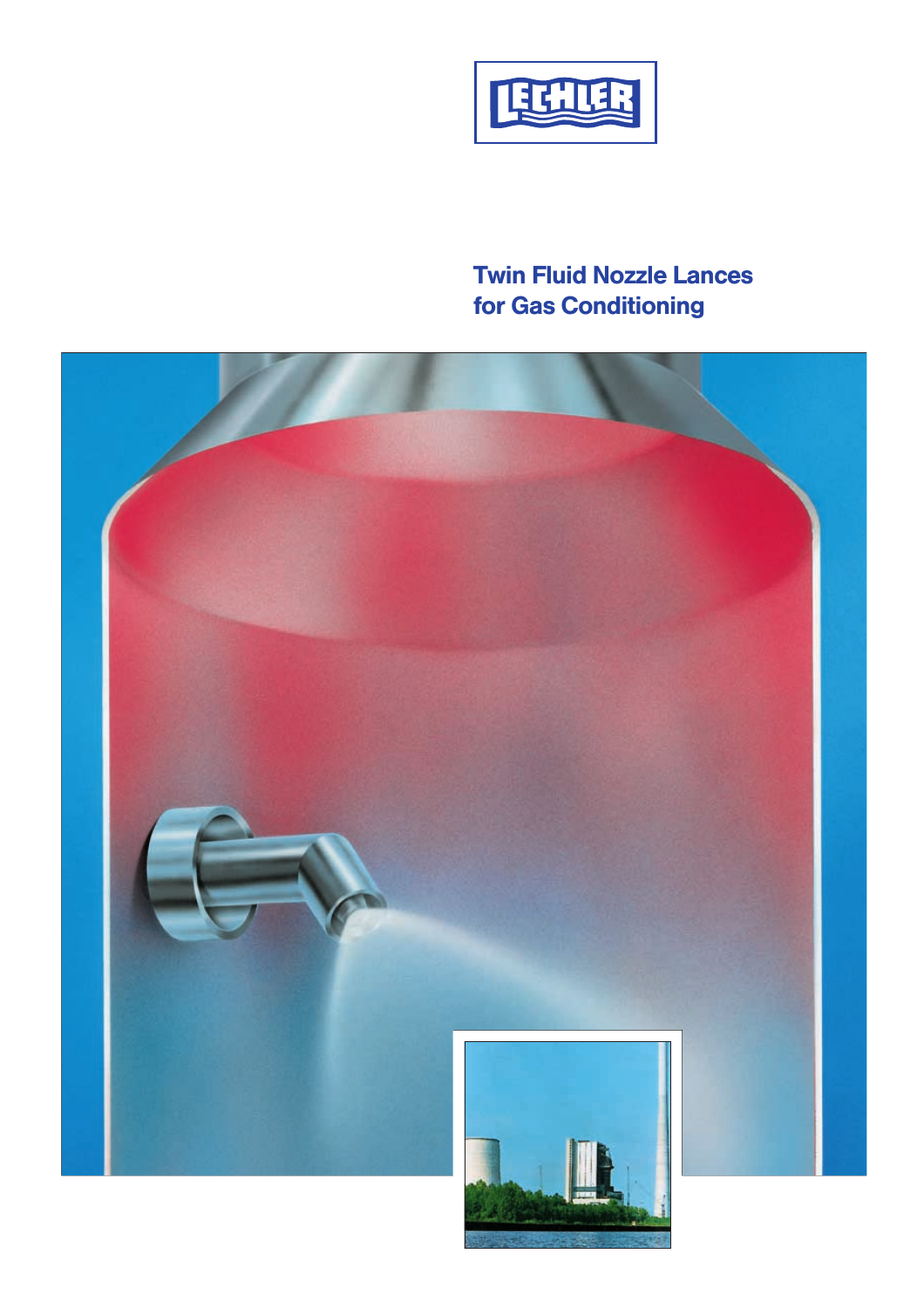# Efficient Gas Conditioning with Twin Fluid Nozzle Lances made by Lechler

Lechler with more than 120 years of experience in the field of spraying and atomization technology is your reliable partner for gas conditioning. Thanks to modern measuring methods, highly precise manufacturing technology and up to-date application knowledge we are able to solve your gas conditioning problems. It is important in many areas of gas conditioning to create very fine droplets and to distribute them evenly in a gas stream. For this reason Lechler has developed special pneumatically controlled liquid atomizing nozzle lances. They are available in a large variety of configurations.

Generally two principles of atomization can be distinguished with pneumatically controlled atomizing nozzles:

# Nozzles with internal mixture:

Liquid and gas are mixed inside the nozzle.

Nozzles with external mixture: Liquid and gas are mixed outside of the nozzle orifice.

Lechler offers a large variety of nozzles for both principles of atomization. This leaflet presents a first overview of Lechler`s designs. Our specialists are always at your disposal in order to solve your very special application problems.

# Typical examples for Lechler Twin Fluid Nozzle Lances

Lechler Twin Fluid Nozzle Lances have been used successfully for many years in the following processes of gas treatment.

# Cooling / Humidifying

(conditioning) in front of ESP as an example in waste incinerators, in cement works, in coal fired power stations in front of ESP/baghouse.

### DeNox Process

In accordance with the SNCR (high temperature DeNox process) or SCR (low temperature DeNox process with catalytic converter) technology e.g. in municipal waste incinerators and power stations.





# Spray dry FGD

(for drying of reacted limestone slurry), such as in municipal waste incinerator plants.

## Spray adsorption

as in flue gas desulphurization sections of smaller block type coal fired power stations.

# Atomizing of residues into burning chambers,

for instance in waste and special waste incinerator plants.

Schematic sketch of a Lechler Twin Fluid Lance

 $\overline{2}$ 

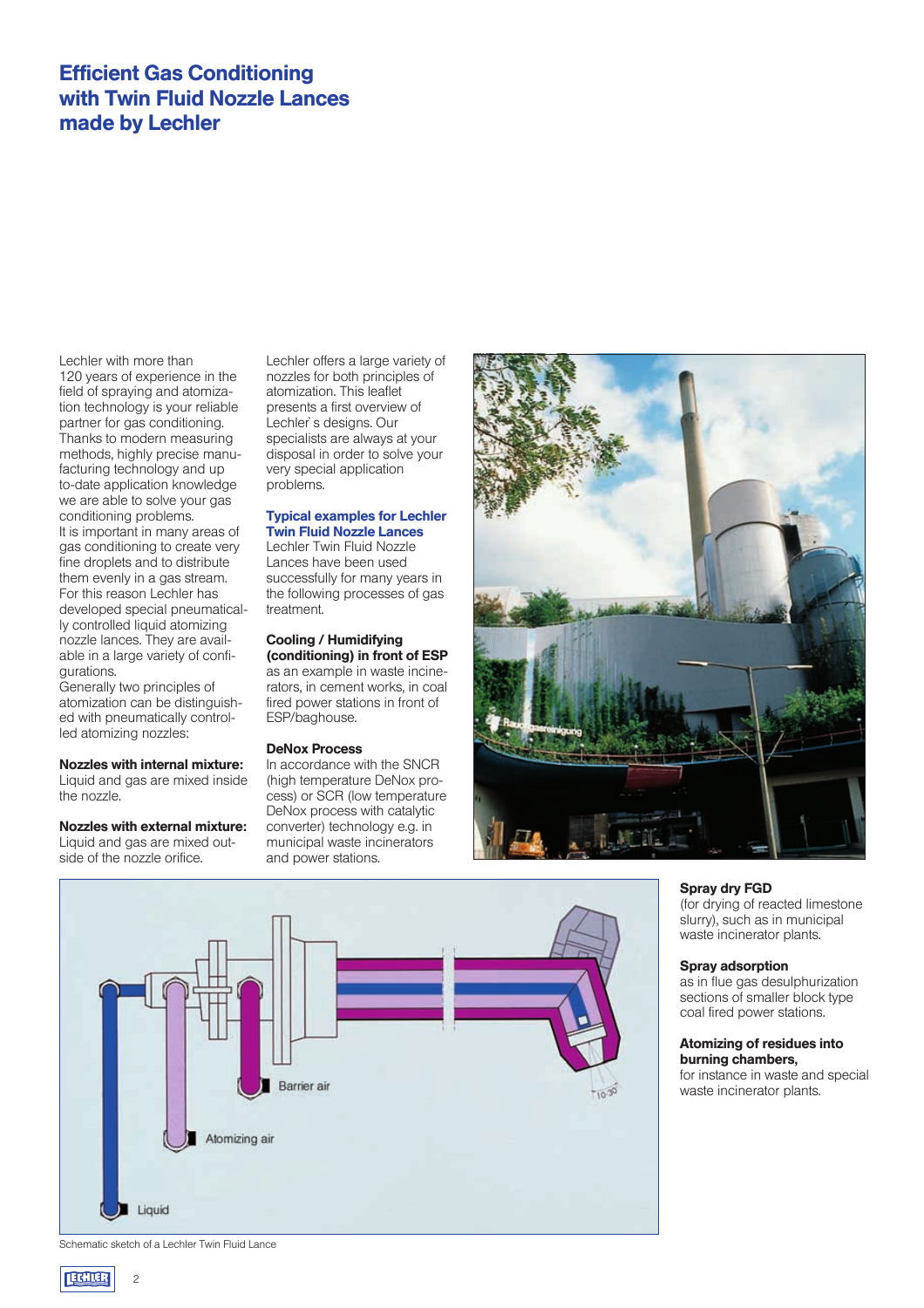# Modern measuring technology – your guarantee for high product quality

For the design of an engineered system or plant it is necessary to obtain a multitude of nozzle specific data that permits exact statements about flow rate, pressure, spray width, droplet size and droplet velocity. In order to measure these parameters Lechler uses the most modern measuring technology which was partly developed by Lechler. Data from our measuring laboratory is available on request. A further service offered by Lechler is our series of gas cooling calculations.

### Measuring devices

### Liquid pressure:

electronic pressure sensor

Flow rate (liquid): inductive magnetic flow meter

Flow rate (air): inductive rotameter

Droplet size: phase Doppler particle analyser

### Velocity measurement: phase Doppler particle analyser

# Important terms for the droplet size measurement

# Sauter mean diameter  $D_{32}$ :

the Sauter mean diameter characterizes that diameter of a droplet which has the same ratio of volume/surface as the whole spray sample. So the Sauter mean diameter is a measure for the relation of droplet volume to droplet surface and therefore a decisive reference point in process engineering in order to calculate all surface related processes (heat/substance exchange).

# Volume diameter D<sub>v90</sub>:

the volume diameter  $\bar{D}_{\nu 90}$ means that 90 % of the atomized volume is in droplets that are smaller or equal to this value, i. e. only 10 % of the atomized volume has a larger droplet diameter.

# Maximum droplet diameter  $D_{\text{max}}$ :

the maximum droplet diameter characterizes the biggest droplet diameter that can be found in the spray sample. This value is frequently used to calculate evaporation lenghts.







Example for a droplet frequency distribution



Example for cumulated volume distribution



The phase Doppler particle analyser for droplet size measurements Computer aided data capture



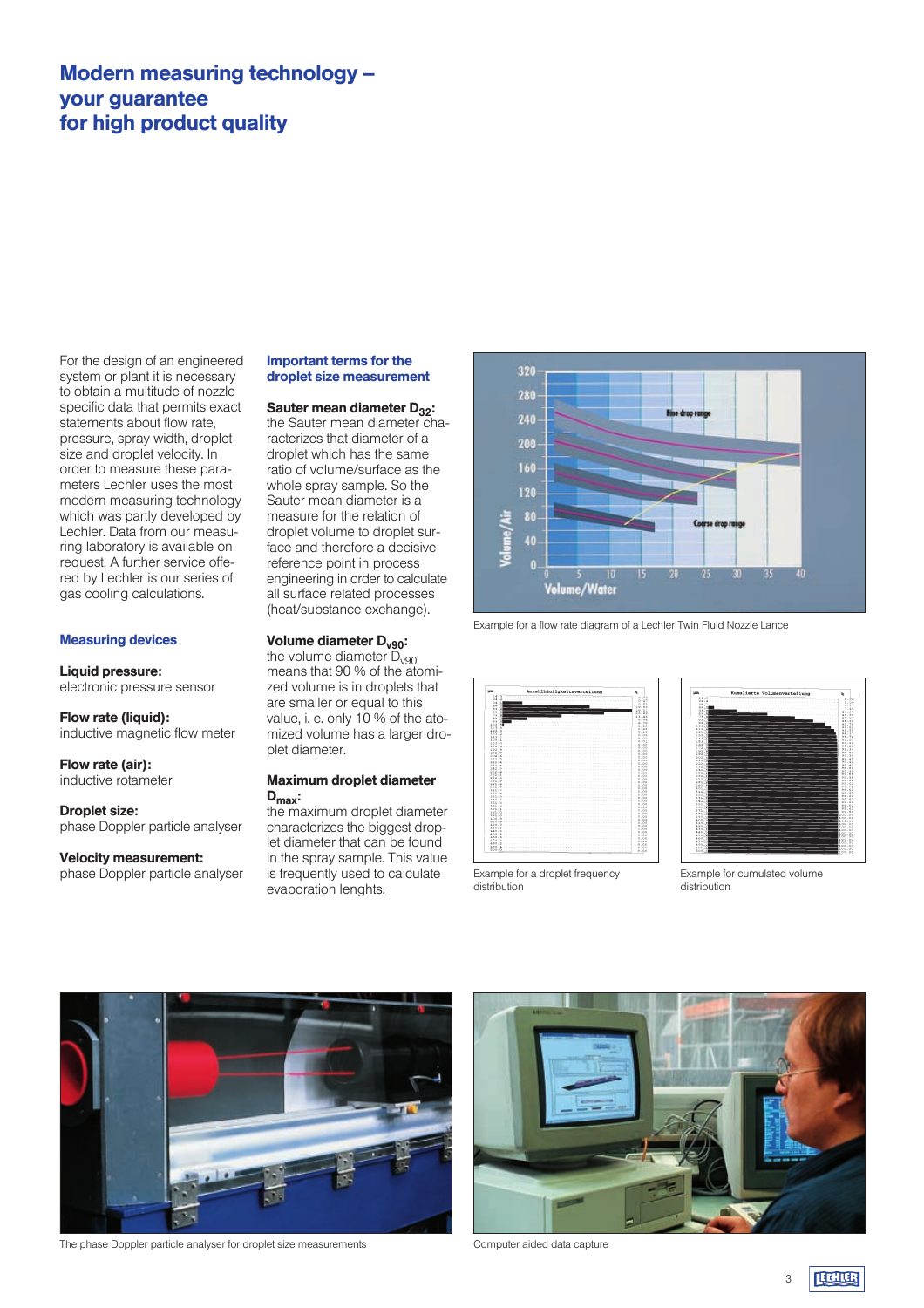# Twin Fluid Nozzles with external mix model range 150

Twin Fluid Nozzles of the model range 150 create an especially even full cone jet with a spray angle of up to 30°. The gas (air or steam) and the liquid are mixed outside the nozzle body (external mix).

The external mix is especially useful in order to atomize viscous media. Low liquid pressures are typical for this type of construction.

The droplet size is defined by the air/water ratio.

Product

The air/water ratio is defined as follows:



the smaller the droplets will be. model range 150 are available in all types of steel, chromenickel alloys and plastic materials (PVC, PVDF, PTFE).

# Advantages:

B

■ Operation with air or steam Good emergency running processes

E





### Functional data of model range 150

■ Liquid pressure: 0,3 - 10,0 bar ü<br>■ Air pressure: 10 - 50 bar ü Air pressure:  $1,0 - 5,0$  bar ü<br>Requlating range up to max:  $1:5$ ■ Regulating range up to max.:

■ Spray angle:

- 
- Trajectory at 4 bar over pressure: 9 m<br>■ Spray angle: 20°- 30°
- Volume  $\dot{\mathsf{V}}_{\mathsf{n}}$  [m $^3$ /h]  $\bigotimes$ codes for ø ø Liquid Air ordering [mm] [mm] Type Liquid pressure p [bar] Air pressure p [bar] Narrowest<br>cross section Bore diameter Bore diameter cross section Narrowest 0,3 | 0,5 | 0,7 | 1,0 | 1,5 | 2,0 | 1,0 | 2,0 | 3,0 | 4,0 150.005 1,0 20 ° | 1,0 | 1,0 | 0,15 | 0,20 | 0,24 | 0,28 | 0,35 | 0,40 150.007  $-30$   $\circ$  $2,0$  2,0  $0,39$  |  $0,50$  |  $0,59$  |  $0,71$  |  $0,87$  | 1,00 150.009 4.0 | 2.0  $0,97$  | 1,25 | 1,48 | 1,77 | 2,17 | 2,50 10 | 15 | 20 | 25 150.010  $3,5$  2,0 1,55 2,00 2,37 2,83 3,46 4,00 150.013 6.0  $\vert$  2.0  $3,10$  4,00 4,73 5,66 6,93 8,00 150.032 8,0 2,7  $3,10$  4,00 4,73 5,66 6,93 8,00 31 | 47 | 63 | 80 150.050  $6,20$  8,00 9,47 11,31 13,86 16,00 9,0 4,9 60 90 120 150 150.052 12,20 15,75 18,64 22,27 27,28 31,50  $9.0 \quad 4.9$ 24,40 31,50 37,27 44,55 54,56 63,00 100 150 200 250 150.063  $15.0$  4.9 Further designs on request

Volume V [l/min]



4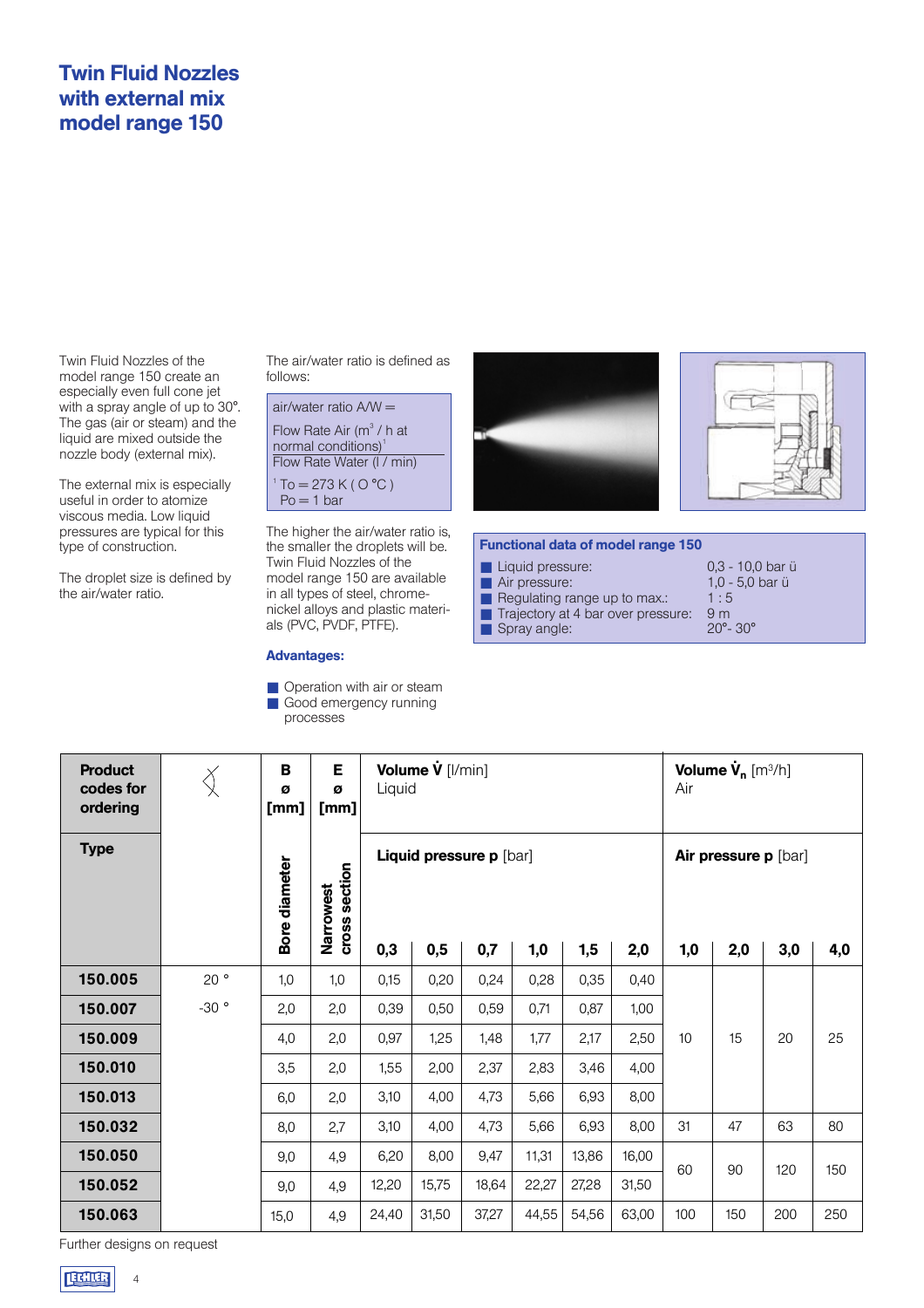# Twin Fluid Nozzles with internal mix model range 170/171/180

The Lechler Twin Fluid Nozzle range 170/171/180 works as per the supersonic principle. Gas and liquid are mixed in the mixing chamber inside the nozzle (internal mix) and are united to an intensive 2-phase mixture. The further forming of the nozzle geometry has as an effect of accelerating this mixture to supersonic speed. This leads to an extremely fine atomization of the droplets with a good regulating characteristic. For Twin Fluid Nozzles with internal mixture the air/waterratio plays an important role. The size of the maximum droplet can be regulated in a big range by variation of the

is operating.

air/water-ratio while the plant

The large free cross sections in the nozzle also allow the atomization of viscous liquids and up to a certain extent even abrasive media in maintenance-free use.

Twin Fluid Nozzles of the model range 170/171/180 are available in all types of steel, chrome- nickel alloys, plastic materials (PVC, PVDF, PTFE) and ceramic materials.

# Advantages:

- Adjustable droplet size
- Wide range of volume rates
- Large free cross sections
- Wear-resistant ceramic

inserts





### Functional data of model range 170/171/180

| 1.0 - 5.0 bar ü                            |
|--------------------------------------------|
| 1.0 - 5.0 bar ü                            |
| 1:30                                       |
| 15 $^{\circ}$ and 60 $^{\circ}$ (see p. 8) |
|                                            |

| <b>Product</b><br>codes for<br>ordering | Е<br>Ø<br>[mm] | Е<br>Ø<br>[mm] |                    | Air pressure p [bar] |                      |                   |                     |                         |                   |                     |                         |                   |                     |                         |
|-----------------------------------------|----------------|----------------|--------------------|----------------------|----------------------|-------------------|---------------------|-------------------------|-------------------|---------------------|-------------------------|-------------------|---------------------|-------------------------|
| (Selection)                             |                |                |                    | 1,0                  |                      |                   | 2,0                 |                         |                   | 3,0                 |                         |                   | 4,0                 |                         |
| <b>Type</b>                             |                |                | [bar]              | [l/min]              | [m <sup>3</sup> /h]  | [bar]             | [l/min]             | $\left[m^3/h\right]$    | [bar]             | [l/min]             | $\left[m^3/h\right]$    | [bar]             | [I/min]             | $\rm [m^3\!/\!n]$       |
|                                         |                | Water          | Water              | Water                | Äř                   | Water             | Water               | $\dot{\overline{A}}$    | Water             | Water               | $\dot{\overline{A}}$    | Water             | Water               | $\dot{\overline{A}}$    |
|                                         | $\dot{A}$ ir   |                | $\Omega$           | $\rightarrow$        | €.                   | $\Omega$          | $\rightarrow$       | €.                      | $\Omega$          | $\rightarrow$       | ءِ.                     | $\Omega$          | $\rightarrow$       | ۱Ś                      |
| 170.641                                 | 3,0            | 4,2            | 0,9<br>0,95<br>1,0 | 0,4<br>1,0<br>2,5    | 24,0<br>20,0<br>14,0 | 1,8<br>1,9<br>2,0 | 0,6<br>1,5<br>3,5   | 37,0<br>33,0<br>22,0    | 2,7<br>2,9<br>3,1 | 0,8<br>3,0<br>5,0   | 50,0<br>35,0<br>26,0    | 3,6<br>3,9<br>4,1 | 0,9<br>4,0<br>7,0   | 68,0<br>44,0<br>32,0    |
| 170.721                                 | 3,7            | 5,0            | 0,9<br>0,95<br>1,0 | 0,5<br>2,0<br>3,5    | 34,0<br>28,0<br>22,0 | 1,8<br>1,9<br>2,0 | 0,7<br>3,0<br>5,5   | 50,0<br>40,0<br>31,0    | 2,7<br>2,9<br>3,1 | 0,9<br>4,0<br>7,5   | 69,0<br>58,0<br>42,0    | 3,6<br>3,9<br>4,2 | 1,0<br>8,0<br>12,0  | 88,0<br>66,0<br>55,0    |
| 170.801                                 | 2,0            | 5,5            | 0,7<br>0,9<br>1,0  | 1,0<br>3,0<br>5,0    | 40,0<br>35,0<br>32,0 | 1,5<br>1,8<br>2,0 | 1,0<br>5,0<br>10,0  | 58,0<br>52,0<br>48,0    | 2,2<br>2,6<br>3,0 | 1,2<br>7,0<br>14,0  | 80,0<br>72,0<br>63,0    | 3,2<br>3,6<br>4,0 | 1,2<br>10,0<br>20,0 | 105,0<br>91,0<br>83,0   |
| 170.881                                 | 2,8            | 7,6            | 0,6<br>0,8<br>0,9  | 1,0<br>5,0<br>8,0    | 60,0<br>55,0<br>50,0 | 1,5<br>1,7<br>1,9 | 1,2<br>7,0<br>13,0  | 95,0<br>90,0<br>80,0    | 2,2<br>2,5<br>3,0 | 1,5<br>10,0<br>19,0 | 130,0<br>118,0<br>105,0 | 3,1<br>3,5<br>4,1 | 1,8<br>15,0<br>28,0 | 171,0<br>154,0<br>143,0 |
| 170.961                                 | 3,2            | 9,5            | 0,6<br>0,8<br>1,0  | 1,0<br>5,0<br>12,0   | 94,0<br>85,0<br>72,0 | 1,4<br>1,7<br>1,9 | 1,2<br>10,0<br>19,0 | 155,0<br>130,0<br>115,0 | 2,2<br>2,6<br>3,0 | 1,5<br>15,0<br>26,0 | 210,0<br>179,0<br>152,0 | 3,0<br>3,5<br>4,1 | 1,8<br>20,0<br>38,0 | 275,0<br>220,0<br>198,0 |

Further designs on request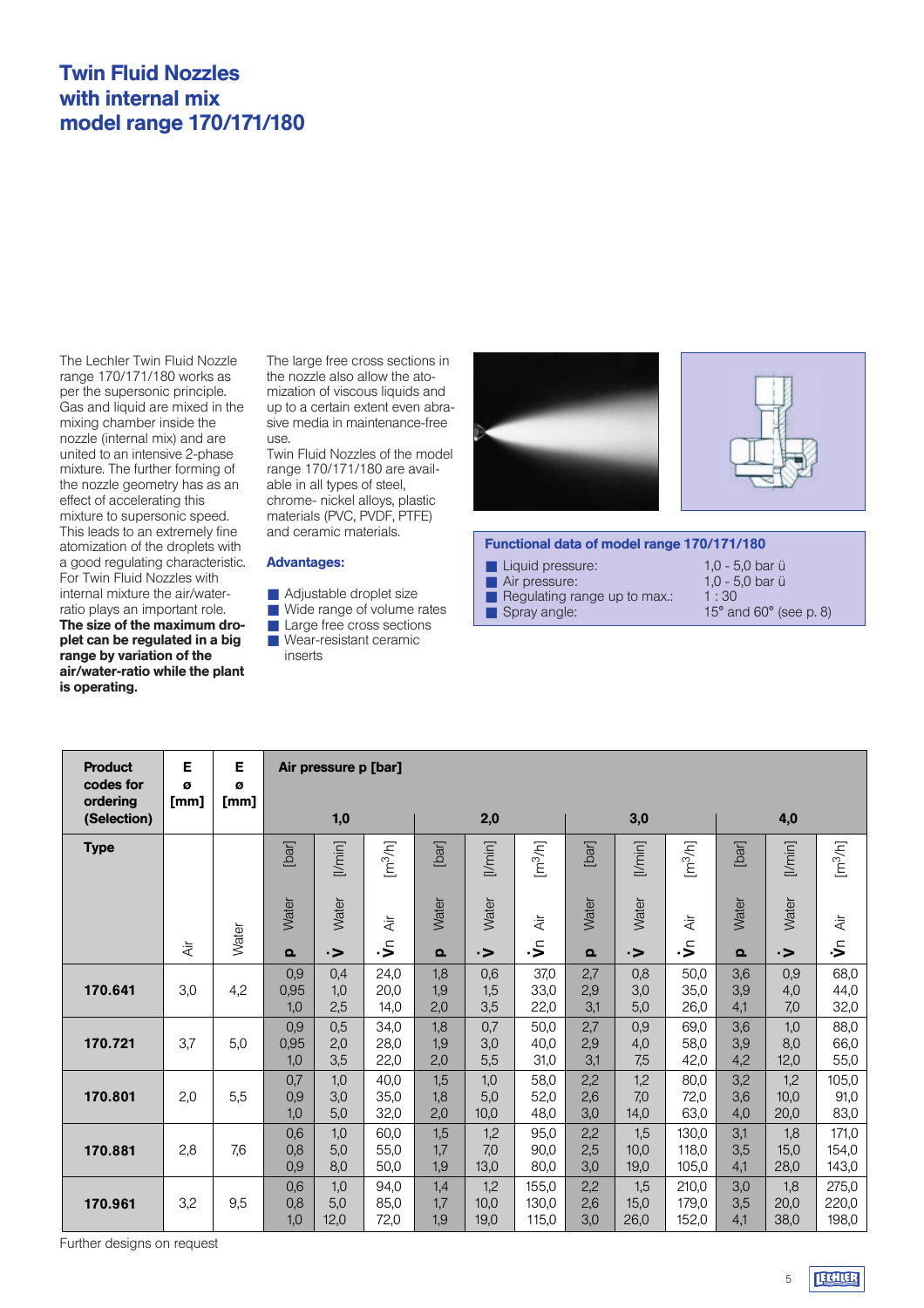# Twin Fluid Nozzle Lances Examples of configuration

Lechler Twin Fluid Nozzle Lances of this type can be delivered with various spray positions of the nozzles. The compact construction allows easy mounting. The robust construction made from high quality stainless steel provides significant safe operation of the spray lance. Lechler Twin Fluid Nozzle Lances are delivered as a complete spray unit. All components are designed to exactly match each other. This ensures minimum down time when installing and connecting.

# Advantages:

- Compact construction
- Robust design
- Maintenance friendly construction
- Functional and safe operation

The Twin Fluid Nozzle Lance, as shown, is a version with a big shield (for instance made from Hastelloy C), barrier air and purge air. This construction is especially suitable for higher gas temperatures and aggressive gases. Twin Fluid Nozzle Lances with heat shield piping can casily be mounted/demounted with the minimum of effort. Thanks to the variable installation depth the spray position is changable and can be adapted to changing process parameters without problem.

# Advantages:

- Robust design
- Maintenance friendly design ■ Functional and safe operation for variable installation depth



Twin Fluid Nozzle Lance



Twin Fluid Nozzle Lance with big shield and barrier air

6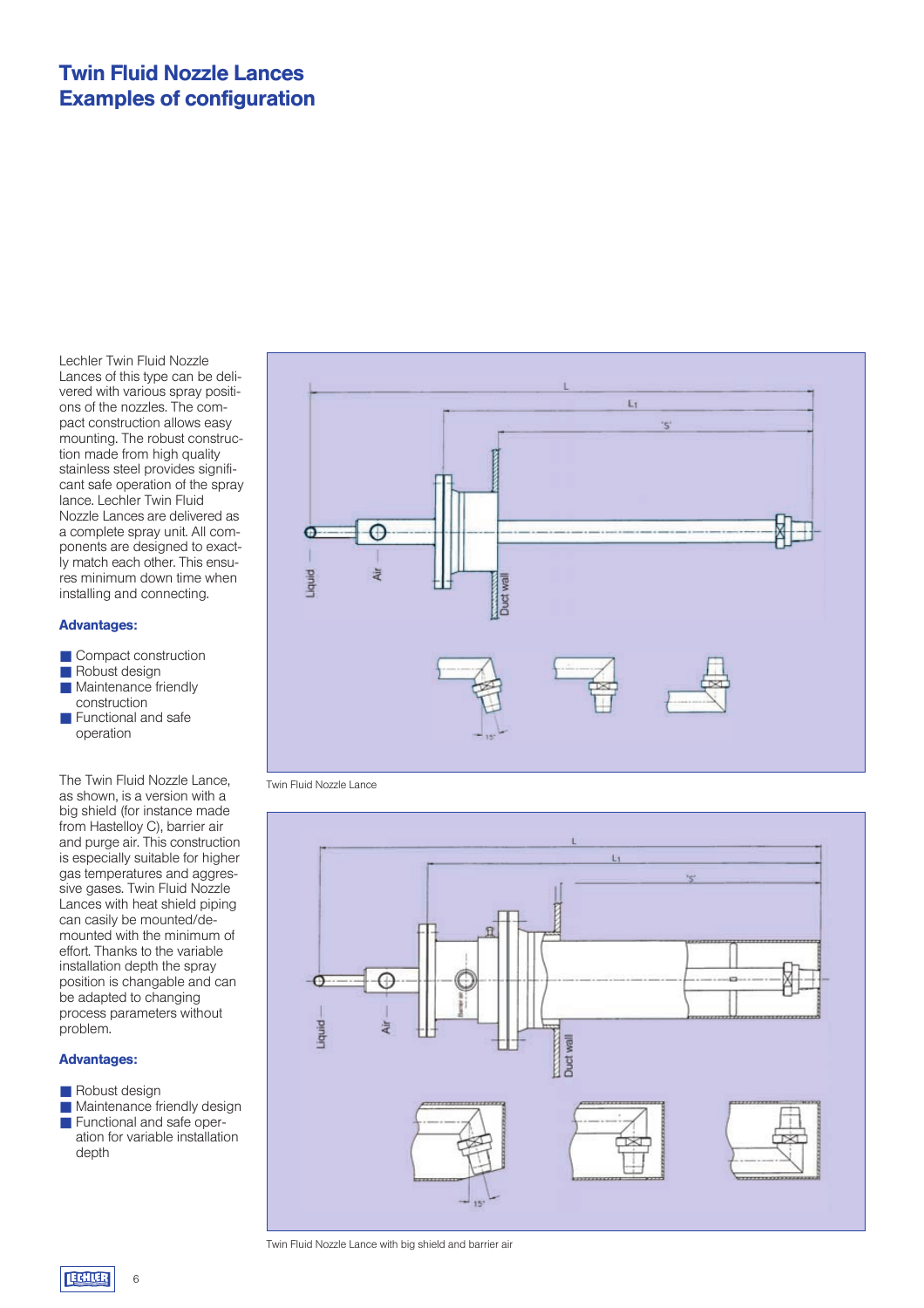# Twin Fluid Nozzle Lances Examples of configuration

The nozzle lance illustrated is designed with a **compact** shield. This shield reduces the flow resistance in the gas duct compared with the lance itself. At high gas velocity in particular, this results in an improved process result. The air barrier protects the nozzle from clogging and protects the interior nozzle lance against corrosion and overheating. The conical design of the front barrier air cap effectively ensures that the nozzle is evenly surrounded by an air barrier. This guarantees reliable, low-maintenance operation. The front barrier air cap can be quickly dismantled in order to inspect the nozzle.

### Advantages:

■ Robust and compact design ■ High safety in operation

### Materials:

The standard material is stainless steel 316/1.4571. High alloy steels, such as chromenickel steels (Hastelloy) are also available for special processes. Lances made from plastic materials, such as PVC, PVDF, PTFE and temperature resistant FRP have proved to be highly efficiant for some special applications.

# Standard delivery scope:

- Pressure resistant and flexible hoses
- Shut off valve
- Mounting devices, coupling devices
- Special accessories up to complete spraying systems including control units (see page 11).



Twin Fluid Nozzle Lance with small shield and barrier air (cut away model)



Twin Fluid Nozzle Lance with small shield and accessories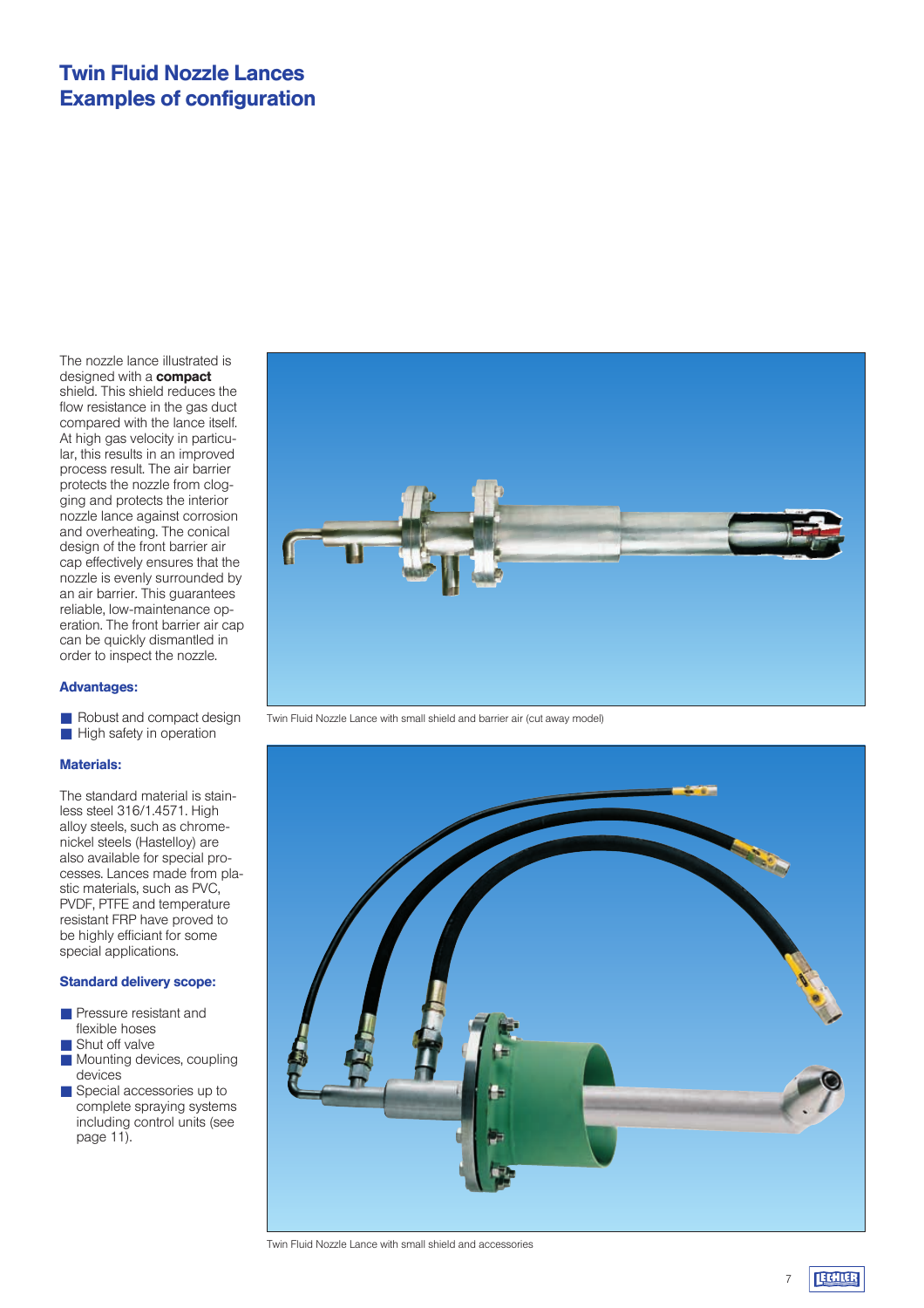# Example of a Twin Fluid Nozzle Lance with a multiple nozzle head

Twin Fluid Nozzle Lances with multiple spray heads are used where relatively large cooling water quantities need to be finely atomized. These nozzle lances allow a large spray angle of up to 90° and create very fine and small droplets even at a high liquid flow rate. Each multiple nozzle head can be supplied with 3, 4 or 6 nozzles.

# Advantage:

- Wide spray angle
- High liquid flow rate per lance
- Small droplet sizes
- Compact and robust construction
- Maintenance friendly design
- Functional and safe design

# Materials:

The Standard material is stainless steel 316/1.4571. High alloy steels, such as chromenickel steels (Hastelloy) are also available for special processes. Lances made from plastic materials, such as PVC, PVDF, PTFE and temperature resistant FRP have proved to be highly efficient for some special applications.

# Standard delivery scope:

- Pressure resistant and flexible hoses
- Shut off valve
- Mounting devices, coupling devices
- Special accessories up to complete spraying systems including control units (see page 11).



Twin Fluid Nozzle Lance with a multiple nozzle head



Spray pattern of a multiple supersonic nozzle with 60° spray angle

8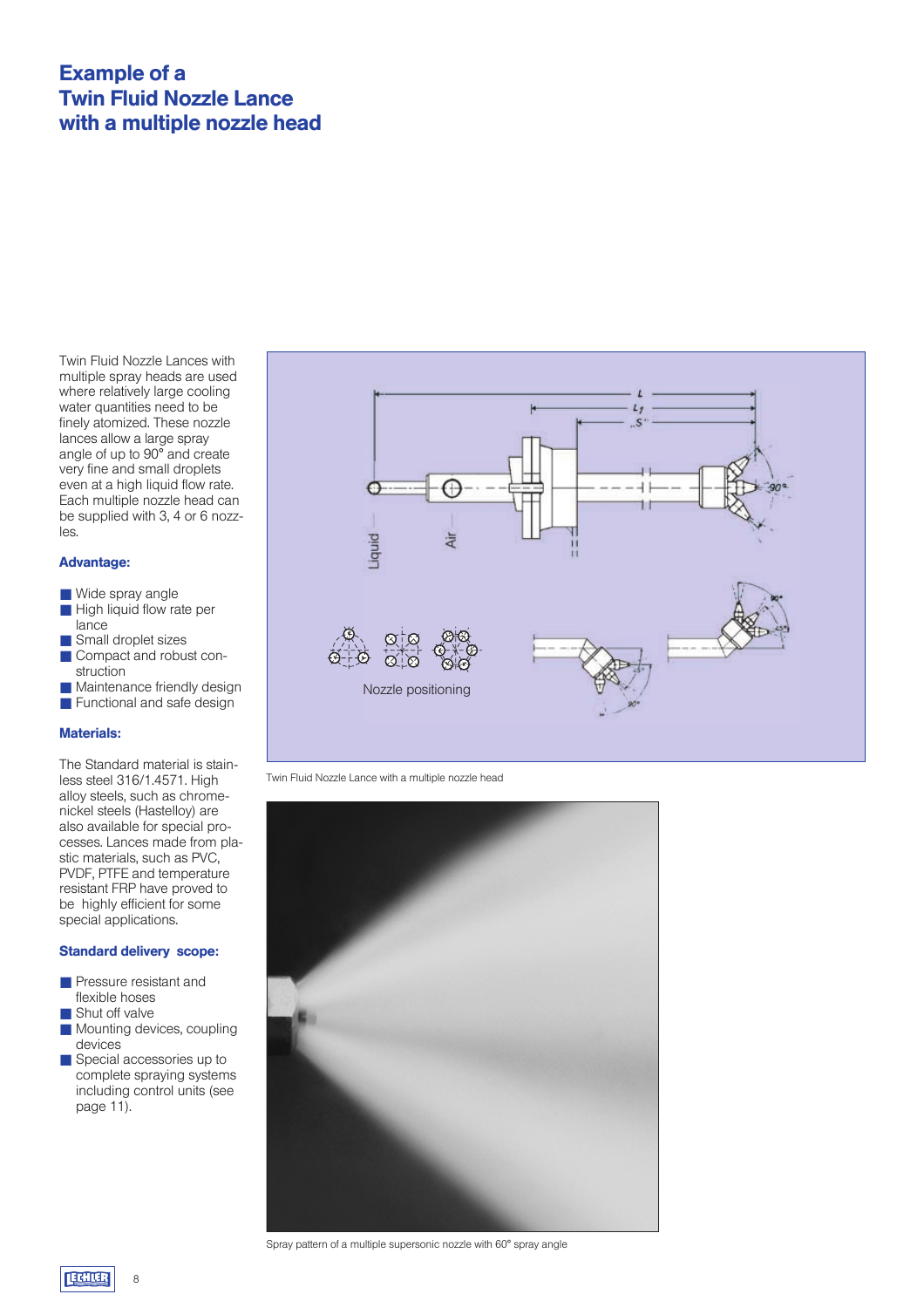# Questionnaire for calculation of your gas cooling requirements

Dear customer,

to comment on your gas cooling problem, we would require all data known to you and indispensable for computing. The more precise your indications are, the more reliable our calculations can be (given without any process commitment).

Please complete this technical questionnaire.

| 1. Gas data                                    |                                                     |                   |                                                                       |  |
|------------------------------------------------|-----------------------------------------------------|-------------------|-----------------------------------------------------------------------|--|
|                                                |                                                     |                   |                                                                       |  |
|                                                |                                                     |                   |                                                                       |  |
|                                                |                                                     |                   | Cooling limit temperature (dew point)  °C relative incoming humidity% |  |
| Inlet temperature of gas                       |                                                     |                   |                                                                       |  |
|                                                |                                                     |                   |                                                                       |  |
|                                                |                                                     |                   |                                                                       |  |
| 2. Conditions on site                          |                                                     |                   |                                                                       |  |
|                                                |                                                     |                   |                                                                       |  |
|                                                |                                                     |                   |                                                                       |  |
|                                                | $\Box$ No                                           |                   | Favorite-Ødimensions                                                  |  |
|                                                |                                                     |                   |                                                                       |  |
|                                                |                                                     |                   |                                                                       |  |
| Direction of gas                               | $\Box$                                              | $\Box$ $\Upsilon$ | $\square \Rightarrow$                                                 |  |
|                                                |                                                     |                   |                                                                       |  |
| Nozzle type:                                   | $\Box$ Single fluid $\Box$ Twinfluid                |                   | $\Box$ Both types possible                                            |  |
| Complete evaporation required?                 |                                                     | $\Box$ Yes        | $\Box$ No                                                             |  |
| Is water injection system always in operation? |                                                     | $\Box$ Yes        | $\Box$ No                                                             |  |
|                                                | In case the operation is interrupted, running time% |                   |                                                                       |  |
| 3. Coolant data                                |                                                     |                   |                                                                       |  |
| Coolant water                                  |                                                     |                   | max. over pressure bar Content of solids                              |  |
|                                                |                                                     |                   |                                                                       |  |
| Medium (Twin fluid nozzles)                    |                                                     |                   |                                                                       |  |
| Air<br>Steam                                   |                                                     |                   |                                                                       |  |

Please send this questionnaire together with a short description to Fax-No.: ++49 (0) 71 23 - 9 62 301

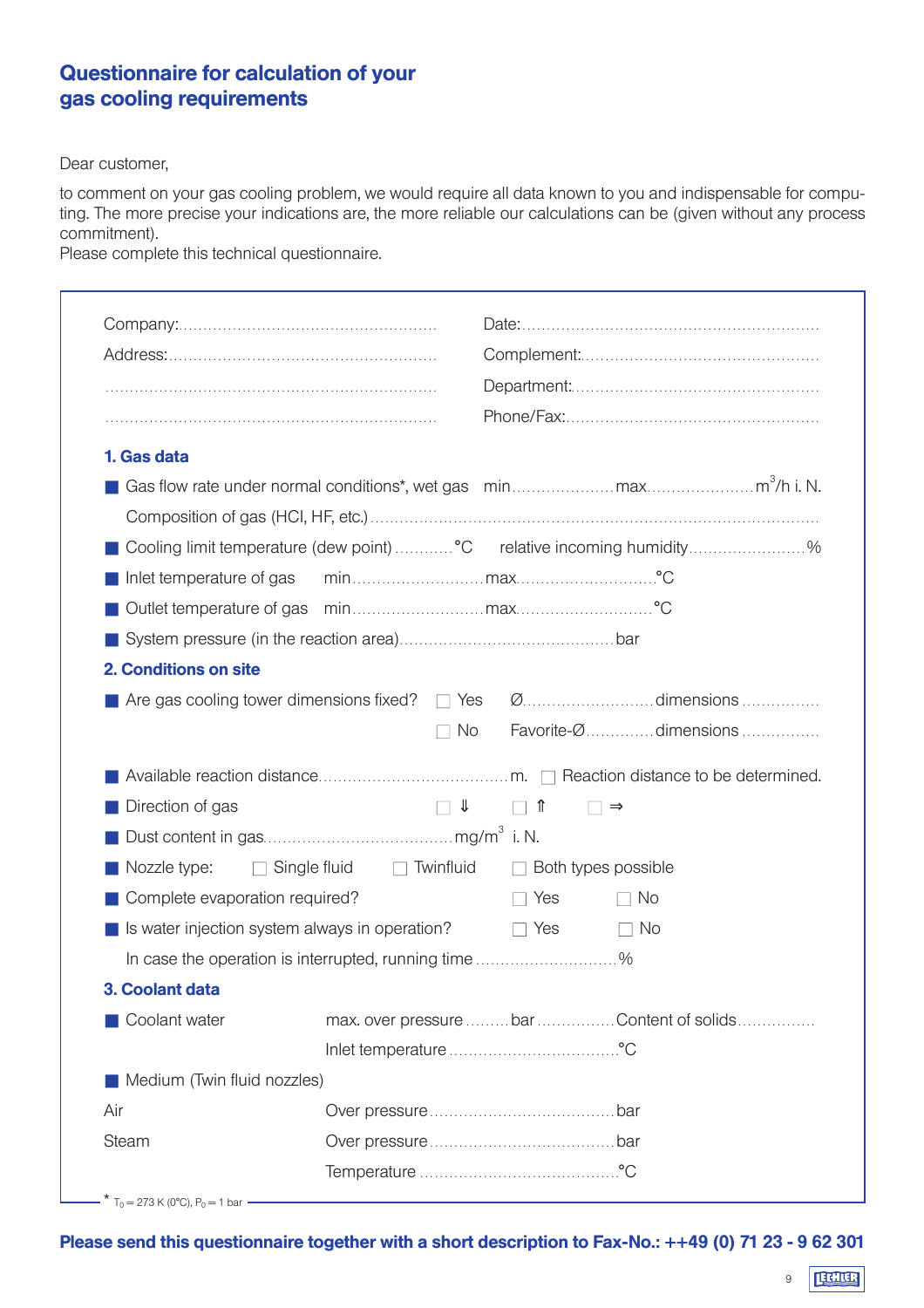# Typical installation of Twin Fluid Nozzle Lances including control unit



**ELHIER**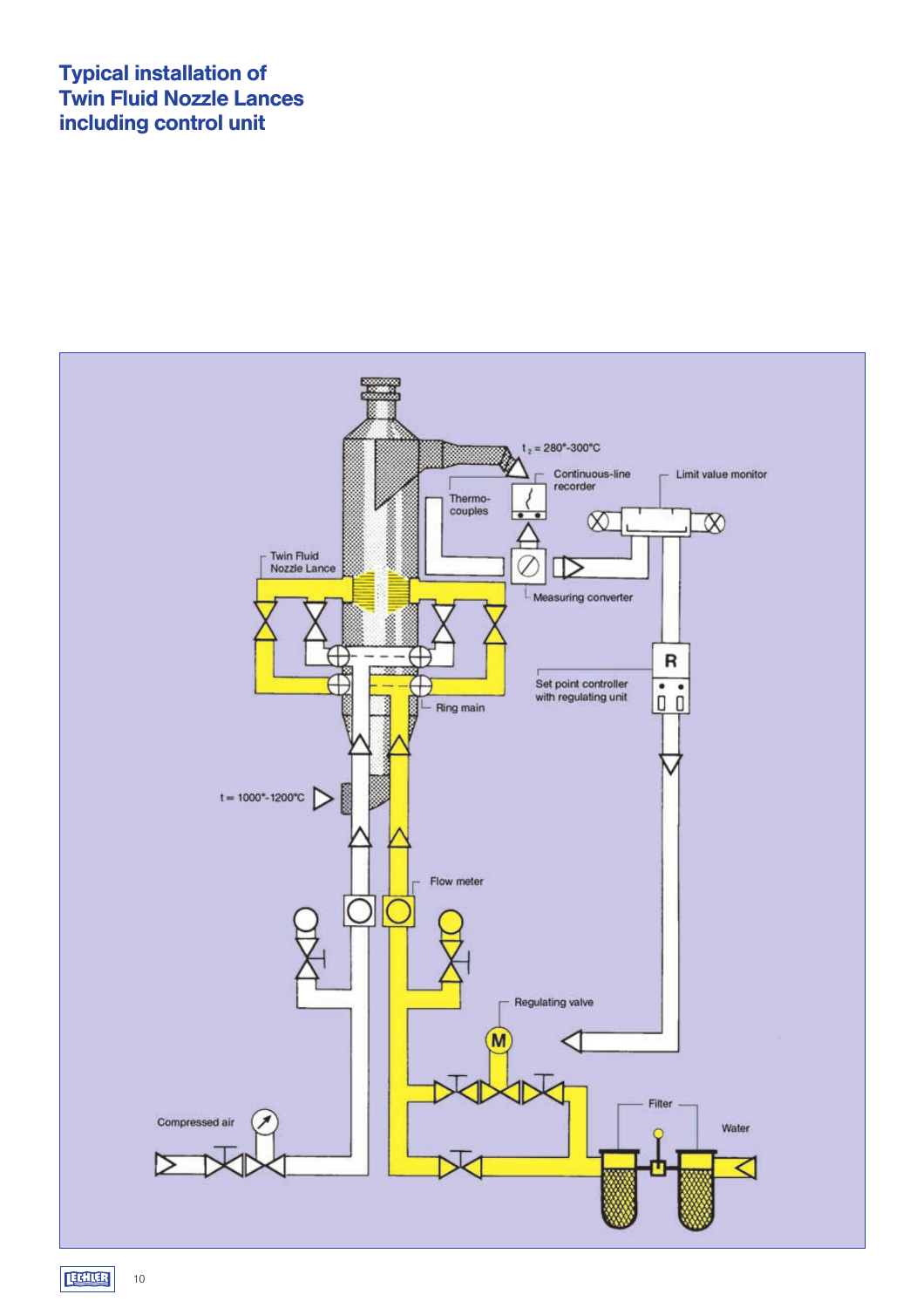# Lechler complete solutions with pump, regulation units and electronic controls

Lechler also supplies complete, pre-assembled pump and regulator stations. The design of these stations is adapted to suit the function and mode of operation of the nozzle lances. The control valve, for example, is designed to match the special operating characteristics (required control range) of the installation. The choice of materials used for the components is determined by the medium to be sprayed.

## Our range of engineering services includes:

■ Gas cooling computations (evaporation distance and water quantity)

- Selection of nozzle (type, number and size)
- Design of pump, control valves, etc.
- Detail designs of air, water and barrier air pipe lines
- Designing flow sheets ■ Designing drawings for
- nozzle lances, pump- and regulation units ■ Documentation

## The pump and regulation units can be equipped with the following components:

- **Filters**
- Contact pressure gauges<br>- Pressure gauges
- Pressure gauges
- Pumps
- Control valves
- Flowmeters
- Non-return valves
- Overflow valves  $\triangle$

The measuring and monitoring instruments for the unit (flow measurements, pressure monitoring) are established in cooperation with the customer. The correct choice of instrumentation ensures that the required operational reliability and safety are achieved.

The components and interconnecting pipework are mounted on a stable rack. Pressure- and function-test and pre-commissioning at Lechler factory enables us to put the system into operation in a minimum of time after shipping the compact unit on site. In order to offer complete solutions, we can also supply the PLC required for temperature control. The switching cabinet can be integrated onto the valve rack.

# Our complete engineering package includes:

- Designing the control system
- Flow charts
- Preparing the program for the PLC
- CAD circuit diagrams<br>– Documentation
- **Documentation**

Our complete system solution offers you a prefabricated installation tailored to your needs.

Large numbers of complete systems of this type have been built and installed for a range of applications throughout the world and have proved their worth in continuous operation.

We would be pleased to send you copies of our product- and country-specific reference lists.

# Advantages:

- Complete solution from a single source including process guarantees
- No interfaces
- Systems adapted to suit operational requirements
- Minimal installation and commissioning times
- Compact units

# 411

Example for pump and regulation unit